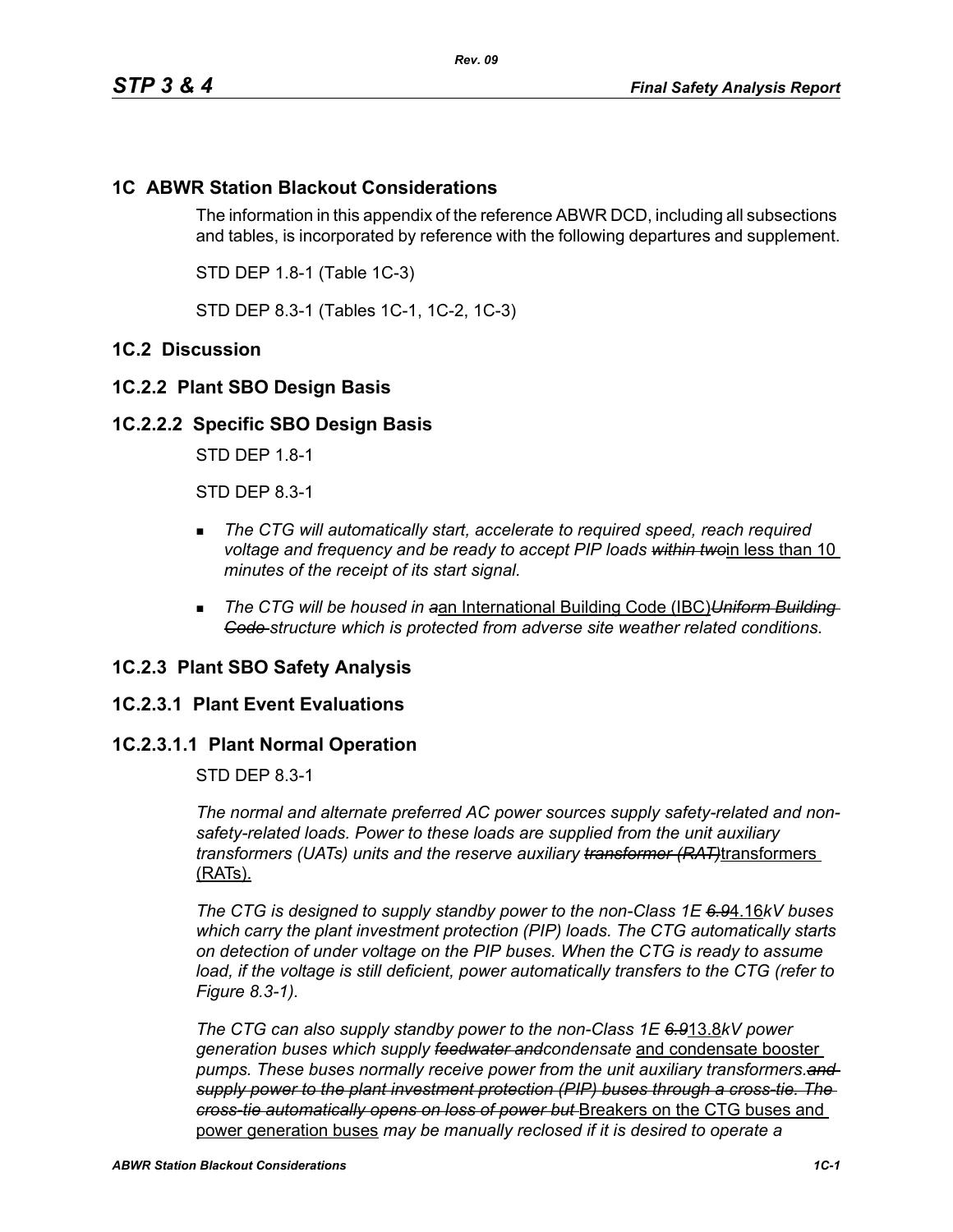*condensate* and condensate booster *pump from the combustion turbine generator or the reserve auxiliary transformer.which are connectable to the PIP buses This arrangement allows the powering of load groups of non-Class 1E equipment in addition to the Class 1E divisions which may be used to supply water to the reactor vessel (refer to Figure 8.3-1).*

## **1C.2.3.1.3 SBO Events**

STD DEP 8.3-1

*The CTG is the AC power source during an SBO event. The CTG can supply 6.9*4.16*kV Class 1E buses through the realignment of pre-selected breakers during SBO events. The CTG will reach operational speed and voltage in 2* less than 10 *minutes and will be available for bus connection within 10 minutes. Upon a LOPP, the CTG is automatically started and configured to non-safety-related PIP loads. Plant operators using appropriate procedures will reconfigure any of the 6.9*4.16 *kV Class 1E buses to accept CTG power. Refer to Tier 2 Subsections 8.3.1.1.7 and 9.5.11.*

## **1C.2.3.2 Alternative AC Power Source Evaluation**

#### STD DEP 8.3-1

*The alternate AC power source (1) is a combustion turbine generator, (2) is provided with an immediate fuel supply that is separate from the fuel supply for other onsite emergency AC power systems, (3) fuel will be sampled and analyzed consistent with applicable standards, (4) is capable of operating during and after a station blackout without any AC support systems powered from the preferred power supply or the blacked-out units Class 1E power sources (5) is designed to power all of the PIP and/or Class 1E shutdown loads necessary within 10 minutes of the onset of the station blackout, such that the plant is capable of maintaining core cooling and containment integrity (6) will be protected from design basis weather events (except seismic and tornado missiles) to the extent that there will be no common mode*  failures between offsite preferred sources and the combustion turbine generator *power source, (7) will be subject to quality assurance guidelines commensurate with its importance to SBO, (8) will have sufficient capacity and capability to supply one division* two divisions *of Class 1E loads, (9) will have sufficient capacity and capability to supply the required non-Class 1E loads used for a safe shutdown, (10) will undergo factory testing to demonstrate its ability to reliably start, accelerate to required speed and voltage and supply power within two*in less than 10 *minutes, (11) will not normally supply power to nuclear safety-related equipment except under specific conditions, (12) will not be a single point single failure detriment to onsite emergency AC power sources, and (13) will be subject to site acceptance testing; periodic preventative maintenance, inspection, testing; operational reliability assurance program goals.*

# **1C.4 COL License Information**

### **1C.4.1 Station Blackout Procedures**

The following site-specific supplement addresses COL License Information Item 1.13.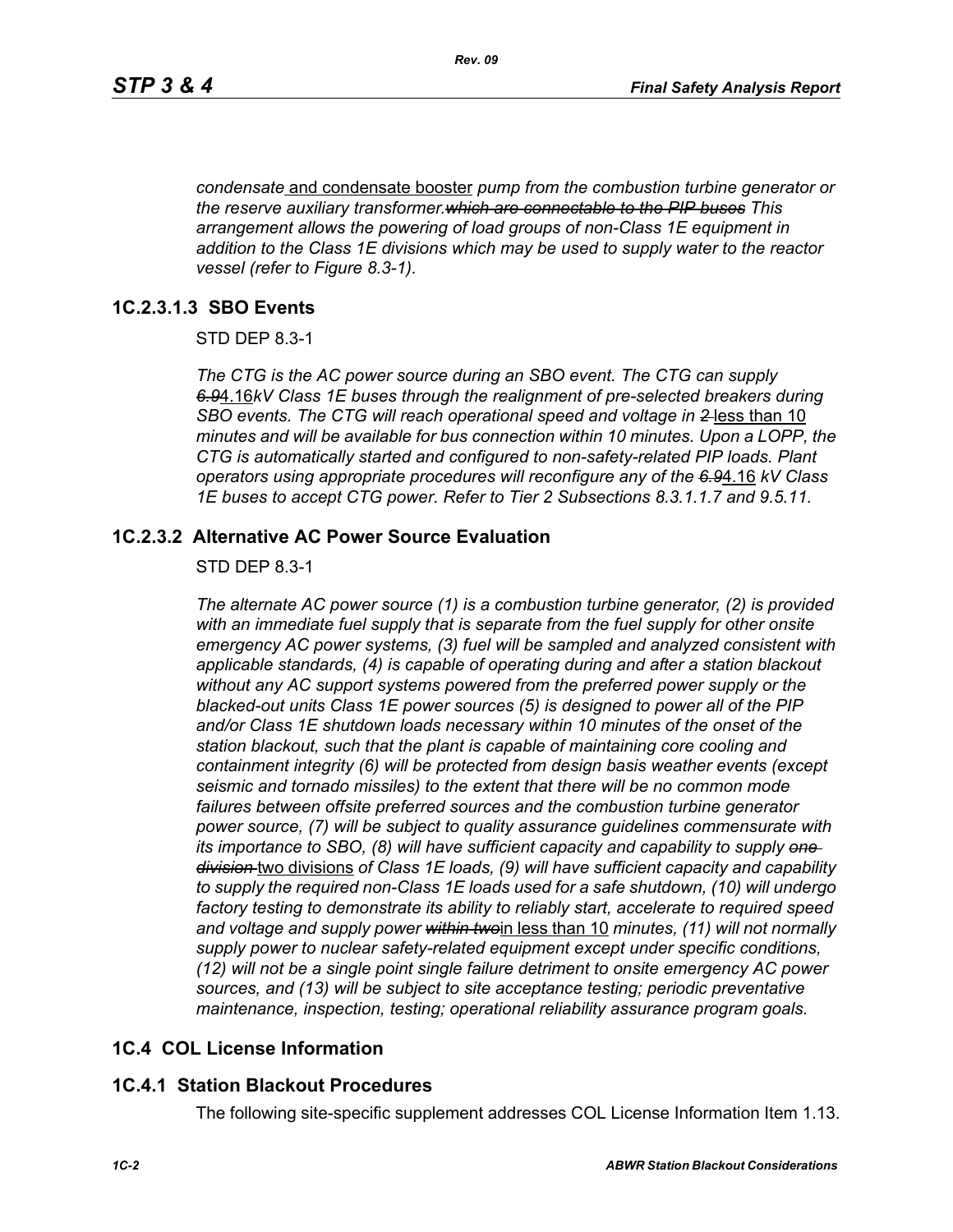The station blackout procedure(s) will be developed consistent with the plant operating procedure development plan in Section 13.5. (COM 1C-1)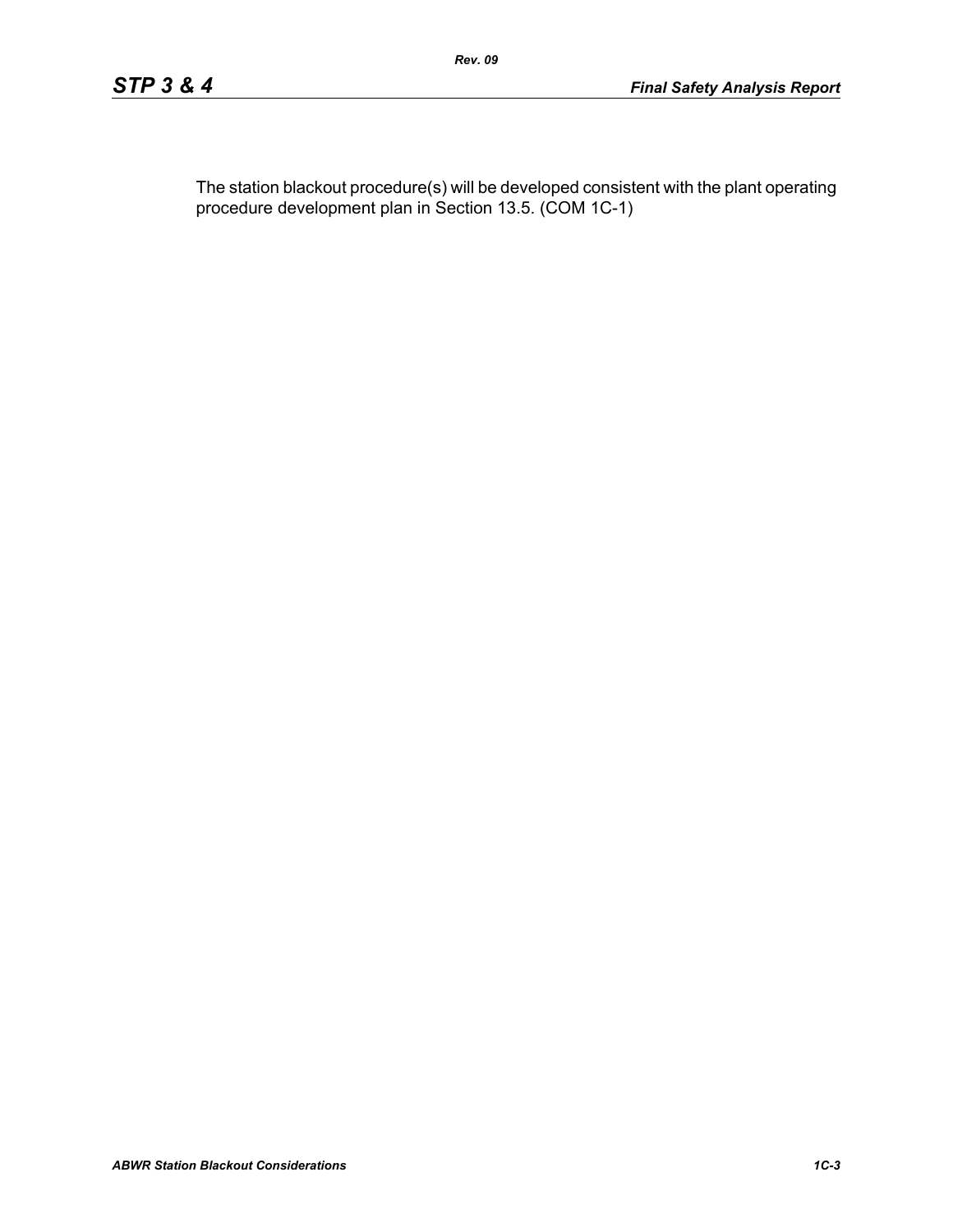| <b>Requirements</b>                                                                                                                                                                                                                                                                            | Compliance                                                                                                                                                                                                                                                                                                                                                                                                                                                                                                                                                                                                                                                                                                                                                                                                  |
|------------------------------------------------------------------------------------------------------------------------------------------------------------------------------------------------------------------------------------------------------------------------------------------------|-------------------------------------------------------------------------------------------------------------------------------------------------------------------------------------------------------------------------------------------------------------------------------------------------------------------------------------------------------------------------------------------------------------------------------------------------------------------------------------------------------------------------------------------------------------------------------------------------------------------------------------------------------------------------------------------------------------------------------------------------------------------------------------------------------------|
| 10CFR50-63 Loss of all alternating current power.                                                                                                                                                                                                                                              |                                                                                                                                                                                                                                                                                                                                                                                                                                                                                                                                                                                                                                                                                                                                                                                                             |
| 50.63 Loss of all alternating current power.                                                                                                                                                                                                                                                   |                                                                                                                                                                                                                                                                                                                                                                                                                                                                                                                                                                                                                                                                                                                                                                                                             |
| (a) Requirements<br>(1) Each light-water-cooled nuclear power plant licensed to operate must be<br>able to withstand for a specified duration and recover from a station<br>blackout as defined in § 50.2. The specified station blackout duration shall<br>be based on the following factors: | The ABWR design will utilize an alternate AC (AAC) power source to<br>mitigate and recover from station blackout events (defined in 50.2).<br>The AAC power source will be a combustion turbine generator<br>(CTG). The CTG will be totally independent from offsite preferred<br>and onsite Class 1E sources. A ten (10) minute interval is used as<br>the ABWR design basis for the SBO event duration. The AAC power<br>source provides a diverse power source to the plant.                                                                                                                                                                                                                                                                                                                             |
| (i) The redundancy of the onsite emergency AC power sources                                                                                                                                                                                                                                    | The ABWR design CTG will have sufficient capacity and capabilities<br>to power the necessary reactor core coolant, control and protective<br>systems including station battery and other auxiliary support loads<br>needed to bring the plant to a safe and orderly shutdown condition<br>(defined in 50.2). The CTG supplied will be rated at a minimum of<br>9minimum of 20 MWe and be capable of accepting shutdown loads<br>within 10 minutes.<br>The current plant onsite emergency power sources include three (3)<br>independent and redundant DG divisions which are designed to<br>supply approximately 57.2 MWe within 1 minute.<br>Additionally, the plant has been designed to accommodate AC<br>power source losses for a period up to 8 hours. The AAC limits the<br>SBO event to 10 minutes. |

*1C-4*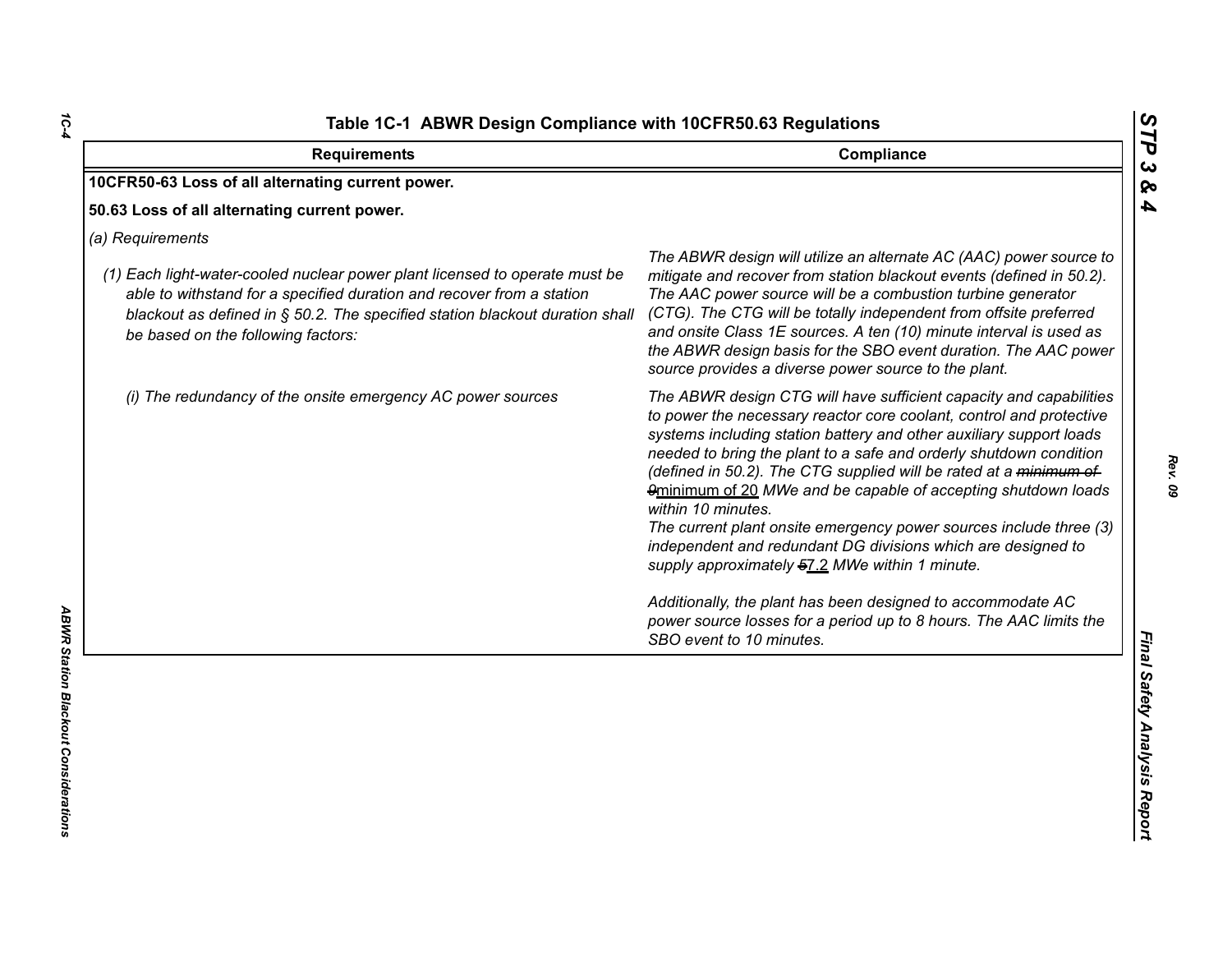**ABWR Station Blackout Considerations** 

|  | able 1C-1  ABWR Design Compliance with 10CFR50.63 Regulations (Continued) |  |
|--|---------------------------------------------------------------------------|--|
|  |                                                                           |  |

| <b>Requirements</b>                                                                                                                                                                                                                                                                                                                                                                                                                                                            | Compliance                                                                                                                                                                                                                                                                                                                                                                                                                                                                                                                                                                                                                                                                                                                                                              | ТP                           |
|--------------------------------------------------------------------------------------------------------------------------------------------------------------------------------------------------------------------------------------------------------------------------------------------------------------------------------------------------------------------------------------------------------------------------------------------------------------------------------|-------------------------------------------------------------------------------------------------------------------------------------------------------------------------------------------------------------------------------------------------------------------------------------------------------------------------------------------------------------------------------------------------------------------------------------------------------------------------------------------------------------------------------------------------------------------------------------------------------------------------------------------------------------------------------------------------------------------------------------------------------------------------|------------------------------|
| (b) Limitation of scope<br>(c) Implementation<br>(1) Information Submittal. For each light-water-cooled nuclear power plant<br>licensed to operate after the effective date of this amendment, the<br>licensee shall submit the information defined below to the Director by 270<br>days after the date of license issuance:<br>(i) A proposed station blackout duration to be used in determining<br>compliance with paragraph (a) of this section, including a justification | In addition to the discussion under (a) above, the following is noted.<br>The ABWR design SBO duration time considerations are consistent<br>with RG1.155 and NUMARC-87-00. Upon loss of offsite power<br>(LOPP) and upon the subsequent loss of all on site AC emergency<br>power sources (three independent and redundant DGs), the CTG<br>can be manually connected to any one of the three safety-related<br>(Class 1E) buses by closing two circuit breakers. The alternative AC<br>(AC) power source will automatically start, and within 2-in less than<br>10 minutes be up to required speed and voltage. It will then<br>automatically connect to selected PIP buses (non-Class 1E) loads.<br>During the first 10 minutes, the reactor will have automatically | ట<br>ବ<br>4                  |
| for the selection based on the four factors identified in paragraph (a) of<br>this section                                                                                                                                                                                                                                                                                                                                                                                     | tripped, the main steam isolation valves (MSIVs) closed, and the<br>RCIC actuated.<br>The RCIC system will automatically control reactor coolant level.<br>Any necessary relief valve operation will also be automatic.<br>Within the 10 minute SBO interval, none of the above actions will<br>require AC power or manual operator actions.<br>The reconfiguration of the CTG to pick up the Class 1E buses will<br>require manual closure of two circuit breakers from the control room.<br>Upon restoration of power to the safety bus(es), the remaining safe<br>shutdown loads will be energized.                                                                                                                                                                  |                              |
|                                                                                                                                                                                                                                                                                                                                                                                                                                                                                |                                                                                                                                                                                                                                                                                                                                                                                                                                                                                                                                                                                                                                                                                                                                                                         | Final Safety Analysis Report |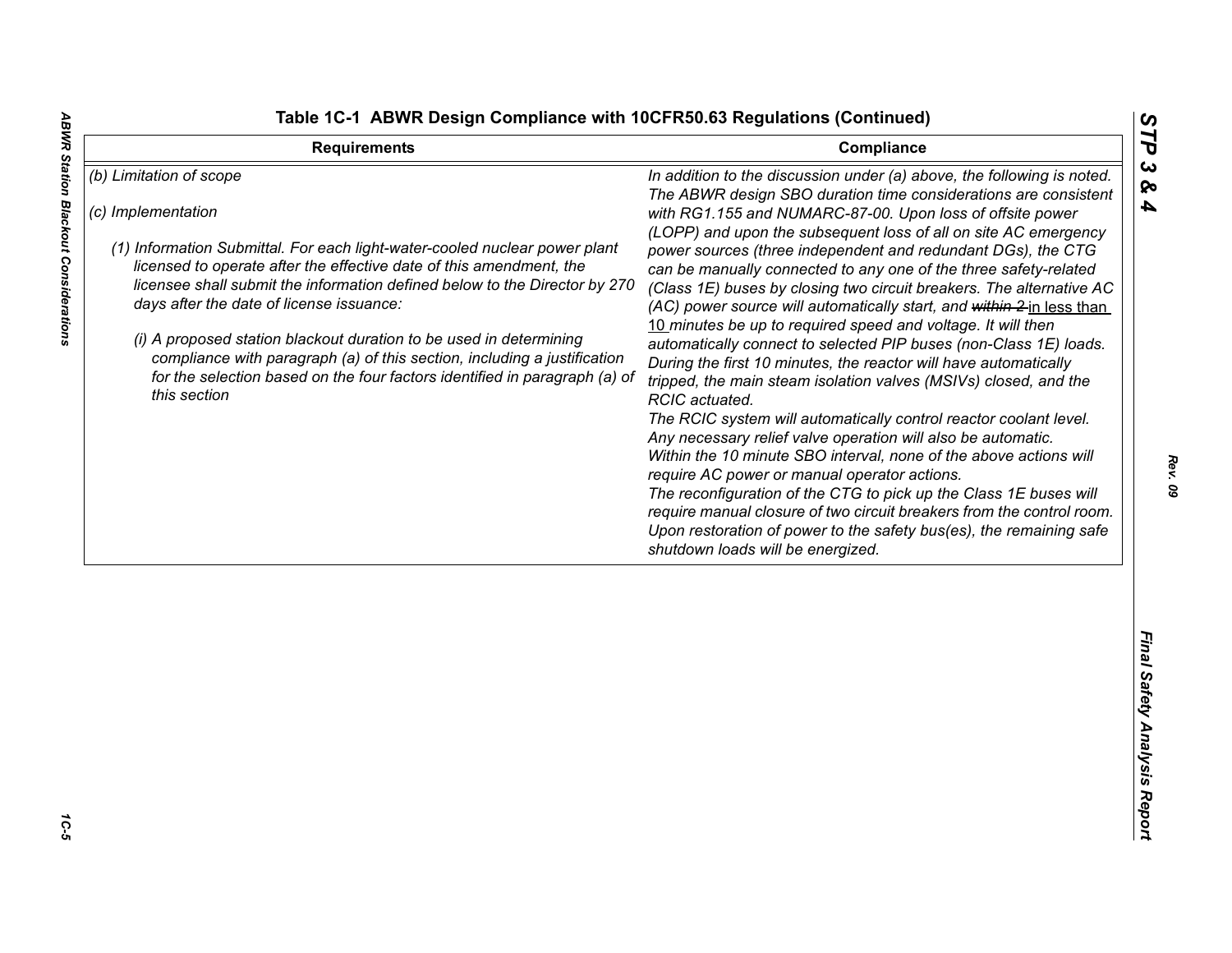| <b>Requirements</b>                                                                                                                                                                                                                                                                                                                                                                                                                                                                                                                                                                                                                              | STP<br>Compliance                                                                                                                                                                                                                                                                                                                                                                                                                                                                                                                                |
|--------------------------------------------------------------------------------------------------------------------------------------------------------------------------------------------------------------------------------------------------------------------------------------------------------------------------------------------------------------------------------------------------------------------------------------------------------------------------------------------------------------------------------------------------------------------------------------------------------------------------------------------------|--------------------------------------------------------------------------------------------------------------------------------------------------------------------------------------------------------------------------------------------------------------------------------------------------------------------------------------------------------------------------------------------------------------------------------------------------------------------------------------------------------------------------------------------------|
| (2) Alternate AC source: The alternate AC power source(s), as defined in § 50.2,<br>will constitute acceptable capability to withstand station blackout provided an<br>analysis is performed which demonstrates that the plant has this capability<br>from onset of the station blackout until the alternate AC source(s) and<br>required shutdown equipment are started and lined up to operate. The time<br>required for startup and alignment of the alternate AC power source(s) and<br>this equipment shall be demonstrated by test. Alternate AC source(s) serving<br>a multiple unit site where onsite emergency AC source are not shared | $\boldsymbol{\omega}$<br>The ABWR CTG will be automatically initiated upon the loss of<br>ଚ୍ଚ<br>power to the PIP buses. The CTG will achieve required speed and<br>4<br>voltage within 2in less than 10 minutes. The CTG will be manually<br>connected to safe shutdown buses within 10 minutes. These<br>equipment capabilities will be demonstrated 1) by the manufacturer's<br>component tests, 2) by the CTG initial startup tests and 3)<br>periodically by the COL applicant as part of his operational reliability<br>assurance program. |
| between units must have, as a minimum, the capacity and capability for<br>coping with a station blackout in any of the units. At sites where onsite<br>emergency AC sources are shared between units, the alternate AC source(s)                                                                                                                                                                                                                                                                                                                                                                                                                 | The ABWR design is a single unit plant arrangement design.<br>On site emergency AC sources are not shared between units.                                                                                                                                                                                                                                                                                                                                                                                                                         |
| must have the capacity and capability as required to ensure that all units can<br>be brought to and maintained in safe shutdown (non-DBA) as defined in $\S$<br>50.2. If the alternate AC source(s) meets the above requirements and can be<br>demonstrated by test to be available to power the shutdown buses within 10<br>minutes of the onset of station blackout, then no coping analysis is required.                                                                                                                                                                                                                                      | The CTG AAC source is available to power shutdown loads within 10<br>minutes as described above. Therefore, no coping analysis is<br>required. In addition, the ABWR is designed with an 8-hour battery to<br>accommodate station blackout without the need for AC power. Also,<br>the three independent emergency diesel generator systems will<br>accommodate one DG out of service, plus a single failure, with the<br>remaining DG capable of bringing the plant to safe shutdown.                                                           |
|                                                                                                                                                                                                                                                                                                                                                                                                                                                                                                                                                                                                                                                  |                                                                                                                                                                                                                                                                                                                                                                                                                                                                                                                                                  |
|                                                                                                                                                                                                                                                                                                                                                                                                                                                                                                                                                                                                                                                  |                                                                                                                                                                                                                                                                                                                                                                                                                                                                                                                                                  |
|                                                                                                                                                                                                                                                                                                                                                                                                                                                                                                                                                                                                                                                  | Final Safety Analysis Report                                                                                                                                                                                                                                                                                                                                                                                                                                                                                                                     |
|                                                                                                                                                                                                                                                                                                                                                                                                                                                                                                                                                                                                                                                  |                                                                                                                                                                                                                                                                                                                                                                                                                                                                                                                                                  |

*1C-6*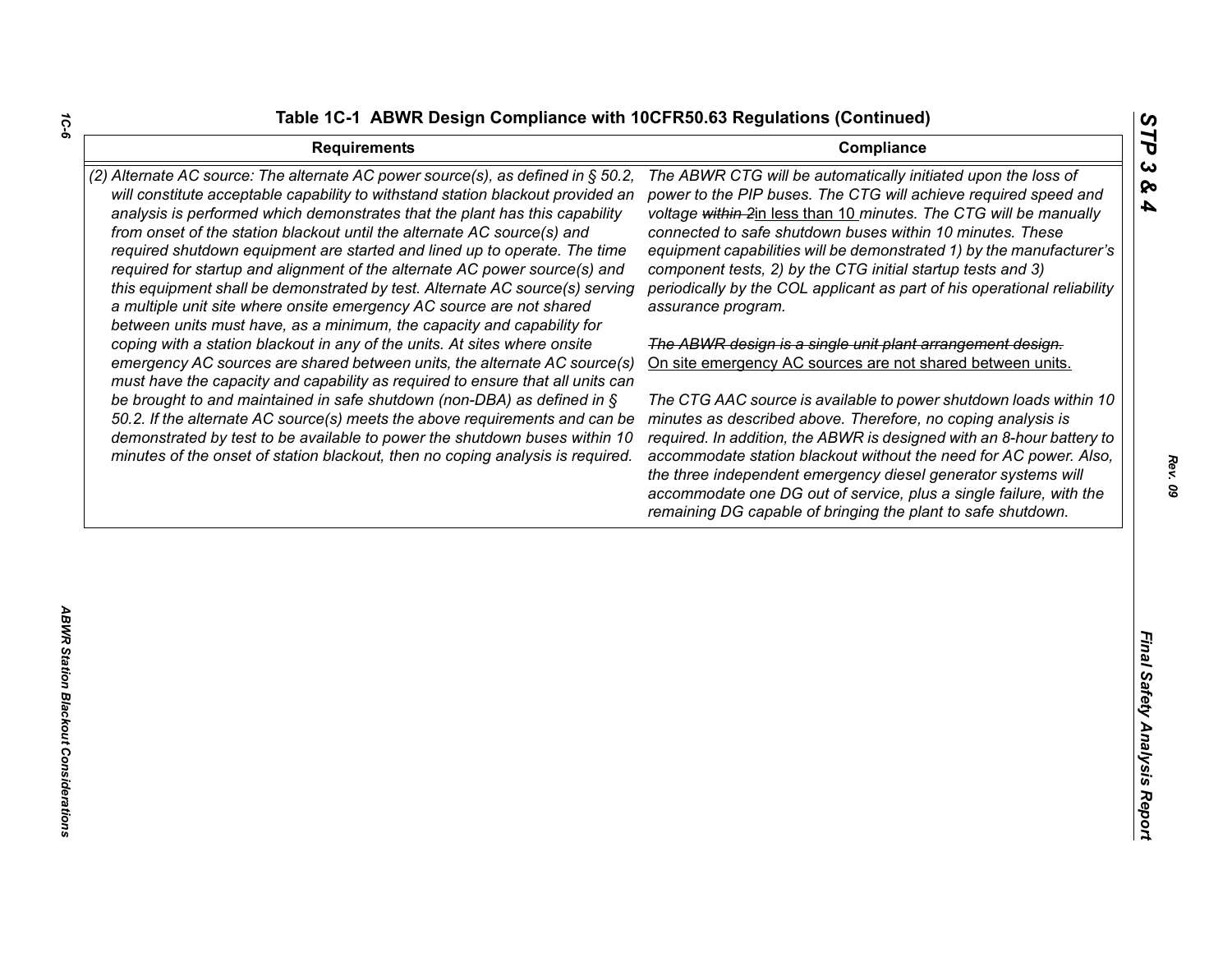| Table 1C-2 ABWR Design Compliance with RG 1.155                                                                                                                                                                                                                                                                                                                                                                                                                |                                                                                                                                                                                                                                                                                                                                                                                                                                                                                                                                     |  |
|----------------------------------------------------------------------------------------------------------------------------------------------------------------------------------------------------------------------------------------------------------------------------------------------------------------------------------------------------------------------------------------------------------------------------------------------------------------|-------------------------------------------------------------------------------------------------------------------------------------------------------------------------------------------------------------------------------------------------------------------------------------------------------------------------------------------------------------------------------------------------------------------------------------------------------------------------------------------------------------------------------------|--|
| <b>Requirements</b>                                                                                                                                                                                                                                                                                                                                                                                                                                            | Compliance                                                                                                                                                                                                                                                                                                                                                                                                                                                                                                                          |  |
| <b>Regulatory Guide 1.155-Station Blackout</b>                                                                                                                                                                                                                                                                                                                                                                                                                 |                                                                                                                                                                                                                                                                                                                                                                                                                                                                                                                                     |  |
| <b>Regulatory Position</b>                                                                                                                                                                                                                                                                                                                                                                                                                                     |                                                                                                                                                                                                                                                                                                                                                                                                                                                                                                                                     |  |
| 3.3.5 If an AAC power source is selected specifically for satisfying the<br>requirements for station blackout, the design should meet the following criteria:<br>1. The AAC power source should not normally be directly connected to the<br>preferred or the blacked-out unit's onsite emergency AC power system.                                                                                                                                             | The ABWR AAC power source is not normally connected to the<br>preferred or the onsite emergency AC power system. TwoAt least<br>two open circuit breakers-one Class 1E and the etherothers non-<br>Class 1E- separate the CTG from the safety-related emergency<br>buses.<br>The AAC power source is also not normally connected to any of the<br>preferred AC power sources or their associated non-safety-related<br>buses. AAt least two non-Class 1E circuit breaker-<br>separatesbreakers separate the CTG from the PIP buses. |  |
| 3. The AAC power source should be available in a timely manner after the<br>onset of station blackout and have provisions to be manually connected to<br>one or all of the redundant safety buses as required. The time required for<br>making this equipment available should not be more than 1 hour as<br>demonstrated by test. If the AAC power source can be demonstrated by<br>test to be available to power the shutdown buses within 10 minutes of the | The ABWR AAC design power source will be automatically started<br>and reach rated speed and voltage and be available to supply PIP<br>loads within 2in less than 10 minutes, and safety-related loads within<br>10 minutes for any loss of preferred offsite power sources (LOPP).<br>The design has provisions to assure the timely manual                                                                                                                                                                                         |  |
| onset of station blackout, no coping analysis is required.                                                                                                                                                                                                                                                                                                                                                                                                     | interconnection between the AAC (CTG) and any one or more of the<br>safety-related shutdown buses.                                                                                                                                                                                                                                                                                                                                                                                                                                  |  |
|                                                                                                                                                                                                                                                                                                                                                                                                                                                                | The ABWR AAC design will be demonstrated by test to show that it<br>can be connected to safety-related buses within 10 minutes.<br>Therefore, no coping analysis is required.                                                                                                                                                                                                                                                                                                                                                       |  |
| 4. The AAC power source should have sufficient capacity to operate the<br>systems necessary for coping with a station blackout for the time required<br>to bring and maintain the plant in safe shutdown.                                                                                                                                                                                                                                                      | The ABWR AAC power source is rated at least at 920 MWe, which is<br>more than sufficient capacity to operate the necessary safe<br>shutdown loads which are less than 57.2 MWe.                                                                                                                                                                                                                                                                                                                                                     |  |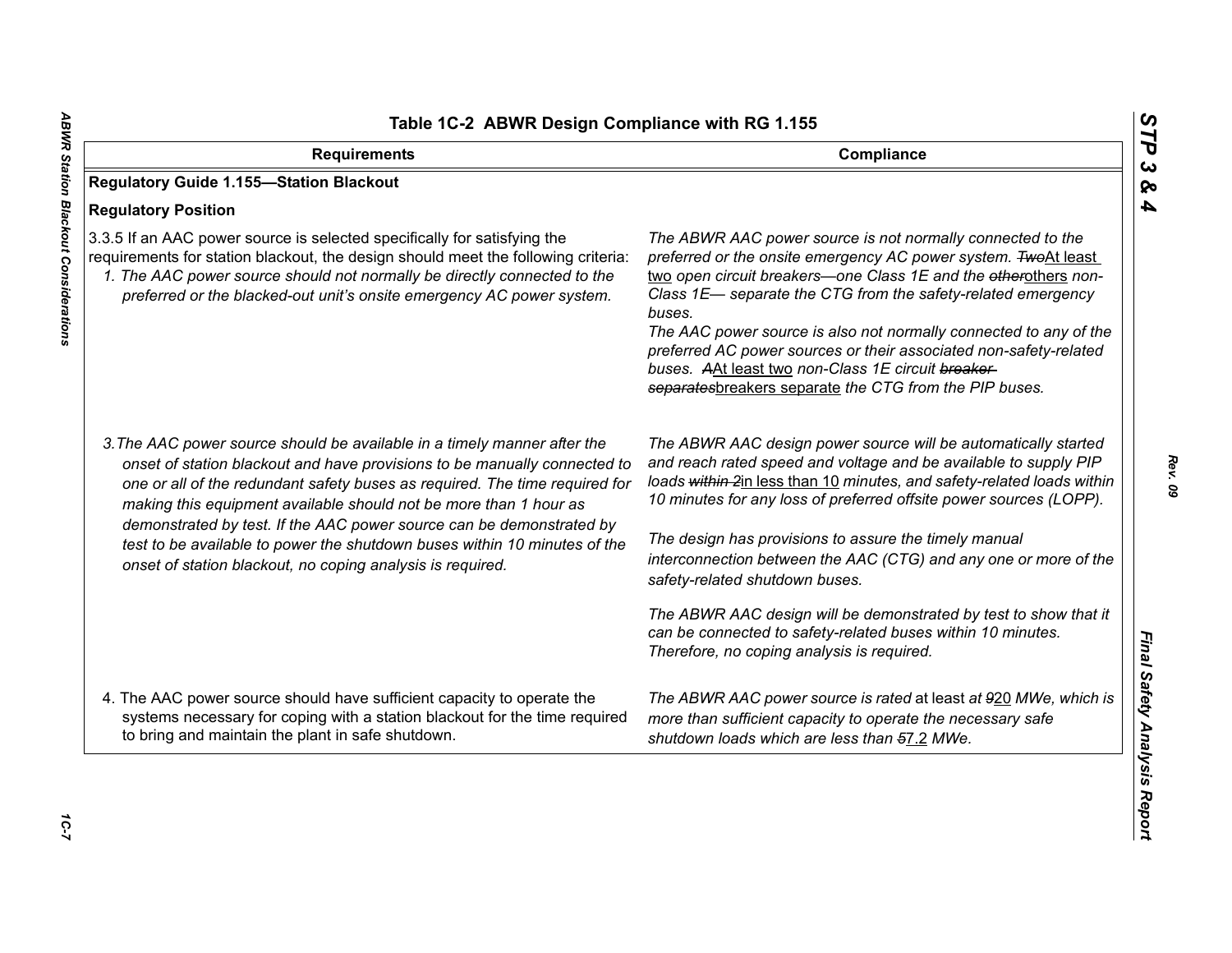| Compliance<br><b>Requirements</b><br><b>Appendix B - Guidance Regarding Systems/Components</b><br><b>Alternate AC Sources</b><br><b>ABWR AAC Power Source</b><br>Required if connected to Class 1E buses.<br>Separation to be provided by 2 circuit breakers<br>in series (1 Class 1E at the Class 1E bus and 1<br>closest to the CTG is non-Class 1E (see Figure 8.3-1).<br>non-Class 1E). | TwoAt least two breakers separate the onsite emergency power<br>buses from the CTG. One breaker is Class 1E and the breaker<br>Water Source (Existing Condensate Storage SBO Recovery with AAC Power Source<br><b>Tank or Alternate)</b><br><b>Instrument Air (Compressed Air System)</b> |                                                            | Table 1C-2 ABWR Design Compliance with RG 1.155 (Continued) |  |
|---------------------------------------------------------------------------------------------------------------------------------------------------------------------------------------------------------------------------------------------------------------------------------------------------------------------------------------------------------------------------------------------|-------------------------------------------------------------------------------------------------------------------------------------------------------------------------------------------------------------------------------------------------------------------------------------------|------------------------------------------------------------|-------------------------------------------------------------|--|
|                                                                                                                                                                                                                                                                                                                                                                                             |                                                                                                                                                                                                                                                                                           |                                                            |                                                             |  |
|                                                                                                                                                                                                                                                                                                                                                                                             |                                                                                                                                                                                                                                                                                           |                                                            |                                                             |  |
|                                                                                                                                                                                                                                                                                                                                                                                             |                                                                                                                                                                                                                                                                                           |                                                            |                                                             |  |
|                                                                                                                                                                                                                                                                                                                                                                                             |                                                                                                                                                                                                                                                                                           | Independence<br>from Existing<br>Safety-Related<br>Systems |                                                             |  |
|                                                                                                                                                                                                                                                                                                                                                                                             |                                                                                                                                                                                                                                                                                           |                                                            |                                                             |  |
|                                                                                                                                                                                                                                                                                                                                                                                             |                                                                                                                                                                                                                                                                                           |                                                            |                                                             |  |
|                                                                                                                                                                                                                                                                                                                                                                                             |                                                                                                                                                                                                                                                                                           |                                                            |                                                             |  |
|                                                                                                                                                                                                                                                                                                                                                                                             |                                                                                                                                                                                                                                                                                           |                                                            |                                                             |  |
|                                                                                                                                                                                                                                                                                                                                                                                             |                                                                                                                                                                                                                                                                                           |                                                            |                                                             |  |
|                                                                                                                                                                                                                                                                                                                                                                                             |                                                                                                                                                                                                                                                                                           |                                                            |                                                             |  |
|                                                                                                                                                                                                                                                                                                                                                                                             |                                                                                                                                                                                                                                                                                           |                                                            |                                                             |  |
|                                                                                                                                                                                                                                                                                                                                                                                             |                                                                                                                                                                                                                                                                                           |                                                            |                                                             |  |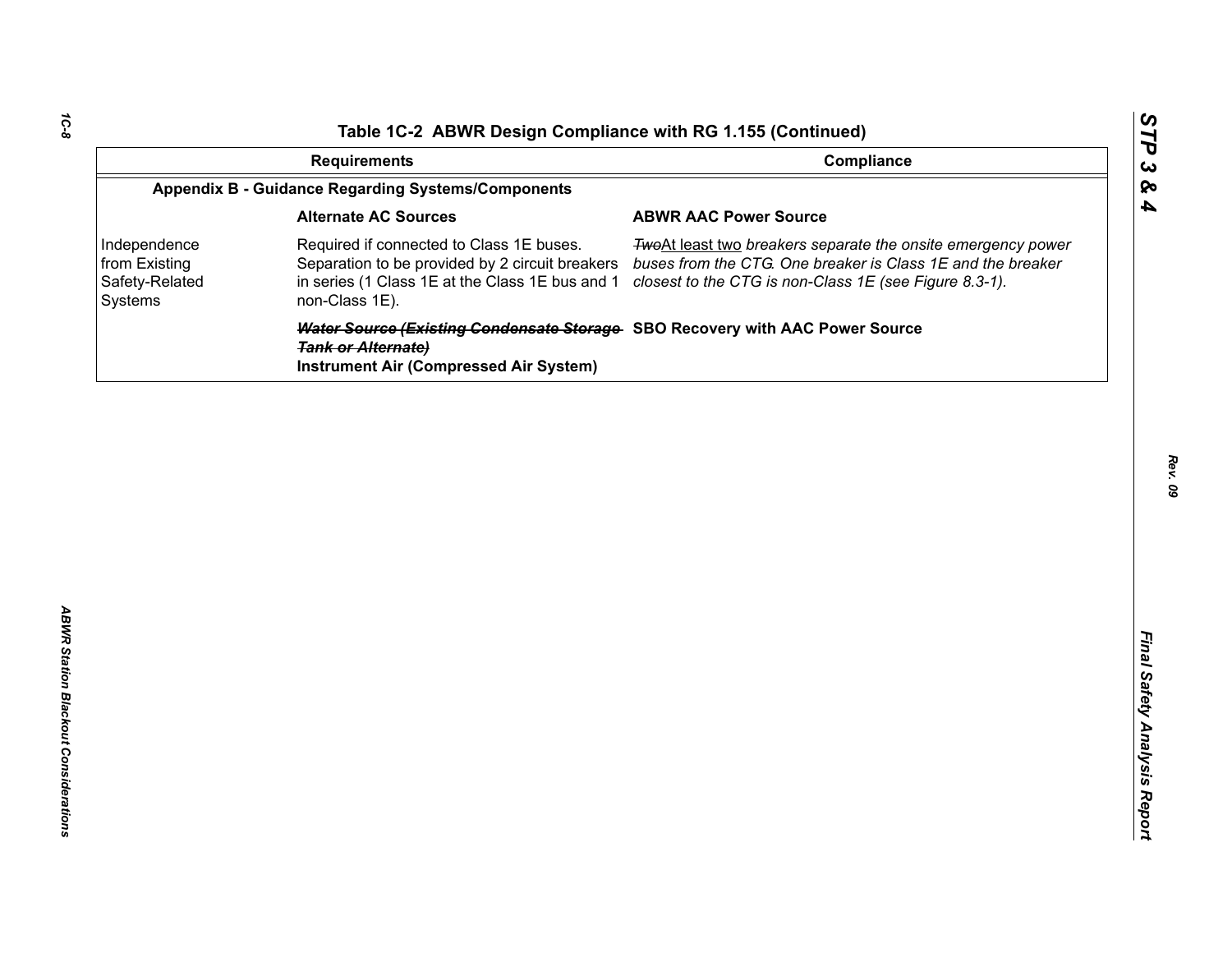| <b>Requirements</b>                                                                                                                                                                                                                                                                                                                                                                                                                                                                                                                                                                 | Compliance                                                                                                                                                                                                                                                                                                                                                                                                                                                                                                                                                                                                                                                                                                                                                                                                                                                                                          |
|-------------------------------------------------------------------------------------------------------------------------------------------------------------------------------------------------------------------------------------------------------------------------------------------------------------------------------------------------------------------------------------------------------------------------------------------------------------------------------------------------------------------------------------------------------------------------------------|-----------------------------------------------------------------------------------------------------------------------------------------------------------------------------------------------------------------------------------------------------------------------------------------------------------------------------------------------------------------------------------------------------------------------------------------------------------------------------------------------------------------------------------------------------------------------------------------------------------------------------------------------------------------------------------------------------------------------------------------------------------------------------------------------------------------------------------------------------------------------------------------------------|
| <b>Appendix A - Definitions</b>                                                                                                                                                                                                                                                                                                                                                                                                                                                                                                                                                     |                                                                                                                                                                                                                                                                                                                                                                                                                                                                                                                                                                                                                                                                                                                                                                                                                                                                                                     |
| ALTERNATE AC POWER SOURCE. An alternating current (AC) power source<br>that is available to and located at or nearby a nuclear power plant and meets the<br>following requirements:<br>(i) Is connectable to but not normally connected to the preferred or onsite<br>emergency AC power systems                                                                                                                                                                                                                                                                                    | (i) The design is connectable to (but not normally connected to) the<br>preferred or onsite emergency AC power sources. At least two<br>Two-normally open breakers separate the AAC CTG from the<br>safety-related onsite emergency power buses. A singleNon-Class<br>1E normally open breaker separatesbreakers separate the AAC<br>CTG from the non-safety-related PIP buses (preferred power)<br>(see Figure 8.3-1).                                                                                                                                                                                                                                                                                                                                                                                                                                                                             |
| (ii) Has minimal potential for common cause failure with offsite power or the<br>onsite AC power sources<br>(iii) Is available in a timely manner after the onset of station blackout<br>(iv) Has sufficient capacity and reliability for operation of all systems necessary<br>for coping with a station blackout and for the time required to bring and<br>maintain the plant in safe shutdown (Hot Shutdown or Hot Standby, as<br>appropriate)<br>(v) Is inspected, maintained, and tested periodically to demonstrate operability<br>and reliability as set forth in Appendix B | (ii) The ABWR design has a minimal potential for common cause<br>failure between preferred power or onsite AC power sources.<br>The ABWR AAC power source is a diverse power supply to the<br>normal onsite emergency DGs. The AAC power supply is totally<br>independent of the preferred and onsite power sources. The<br>AAC power source automatically starts and is available for<br>loading in twoless than 10 minutes. The AAC power supply is<br>connectable to a Class 1E bus through the actuation of two (2)<br>manual operated circuit breakers. The AAC power source is<br>normally electrically, physically, mechanically, and<br>environmentally isolated from the preferred and onsite power<br>sources. The AAC power source is normally used during LOPP<br>and SBO events. However, the CTG can be used for a number<br>of operational services (e.g. maintenance backup, etc.). |
|                                                                                                                                                                                                                                                                                                                                                                                                                                                                                                                                                                                     | (iii) The ABWR AAC power source is available in a timely manner<br>after the onset of a SBO event. The AAC power source<br>automatically starts on LOPP, attains required speed and voltage<br>within two (2)in less than ten (10) minutes, and is capable of<br>being connected to shutdown loads within ten (10) minutes.                                                                                                                                                                                                                                                                                                                                                                                                                                                                                                                                                                         |